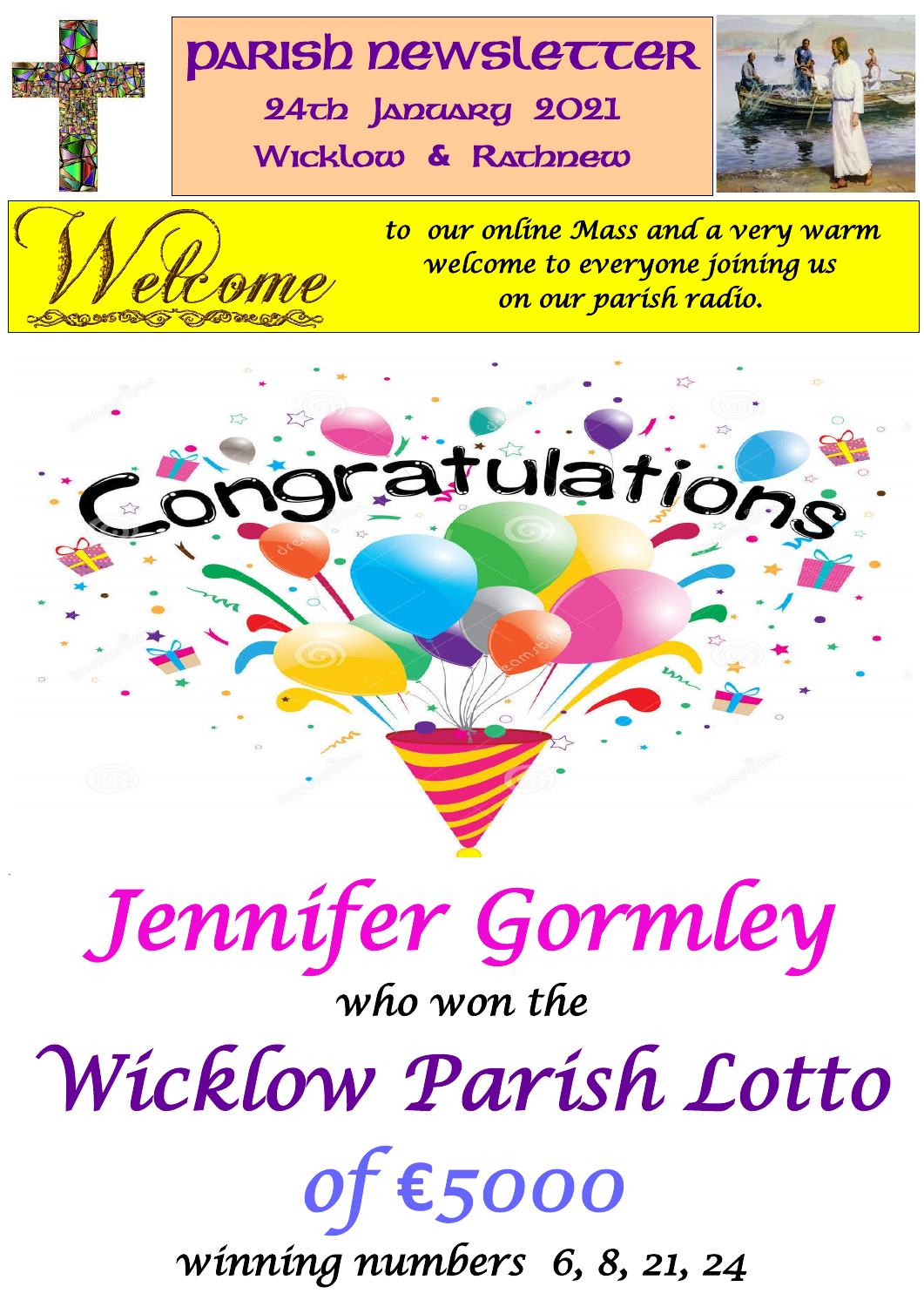## *Mass Intention List*

## *This Weekend ~ 23rd & 24th January*

 *6.00pm Bride Coffey, Robert Carter* 

*11.30am Maria Smullen, Joan O'Brien, Norman Mason, Cathy O'Connell, Michael Doyle & remembering Esther, Kate & Paul Doyle, Paddy Henry, Edward & Bridget Cox, Graham Roberts, George Cardiff, Mary McLoughlin - who died in Boston* 

## *25th - 29th January*

| Monday -    | Pat Teahan, Mary Walker, her husband James &<br>grandson Davíd |  |
|-------------|----------------------------------------------------------------|--|
|             |                                                                |  |
| Tuesday -   | Harry Defries                                                  |  |
| Wednesday - |                                                                |  |
| Thursday    | Tim Kelly & Colette O'Connell                                  |  |
| Fríday      | Thomas & Margaret Malone (A)                                   |  |
|             | Breda O'Hanlon on the occasion of her 90th birthday            |  |

## *Next Weekend ~ 30th & 31st January*

*6.00pm Seamus O'Rourke, Margaret Hodgkinson & remembering her husband Rodney on his birthday remembrance.* 

*11.30am Patty Byrne, Breda Merrigan*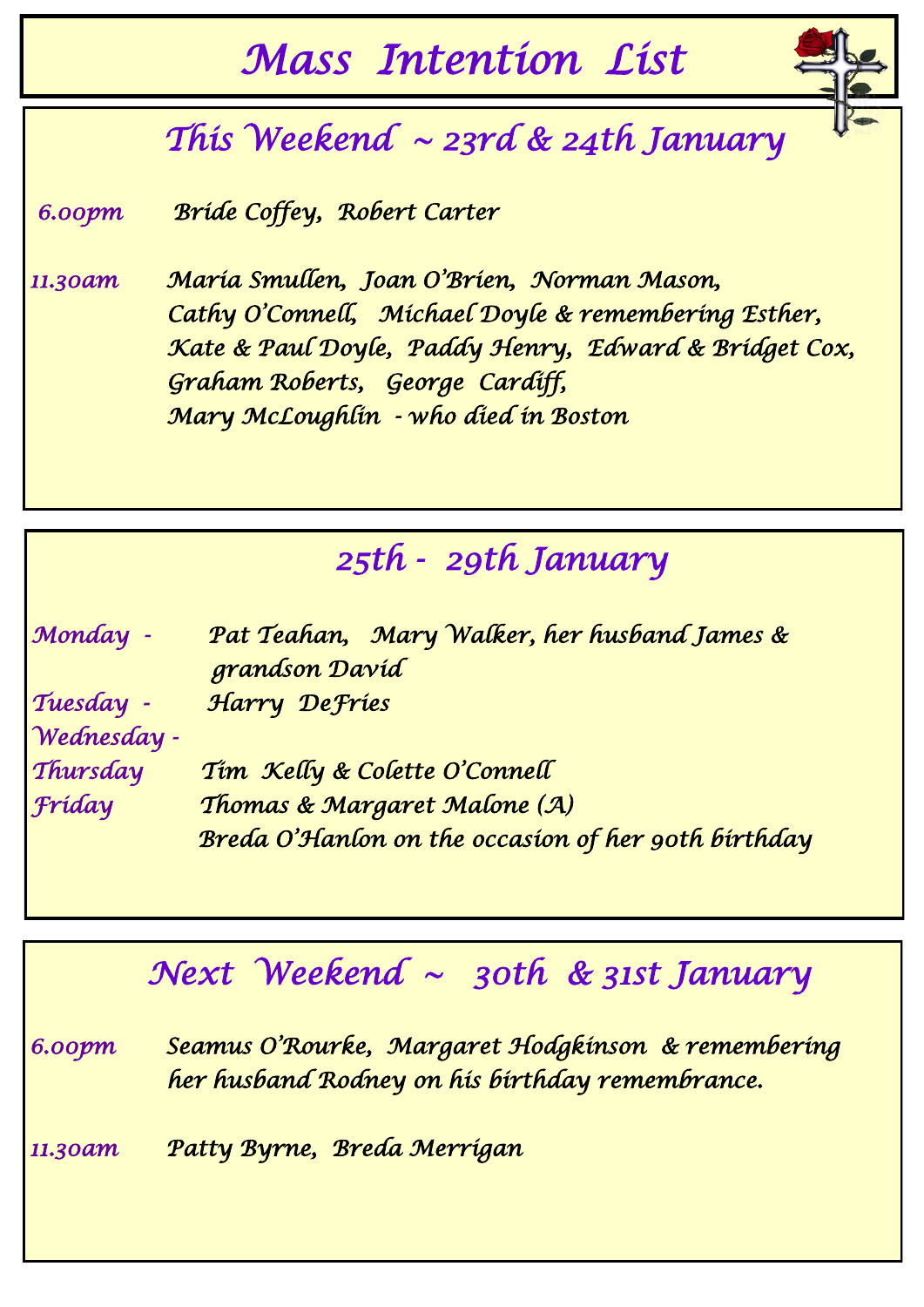## **WEEKLY COLLECTIONS FOR WICKLOW & RATHNEW: up to 17/01/2021**

**2ND COLLECTION / SHARE**  $\qquad -$  goes towards diocesan administration  $\qquad \in 120$ **ENVELOPE/ CHURCH COLLECTION** - goes towards maintaining our parish  $-\epsilon$  1930

- **1ST COLLECTION / COMMON FUND pays salaries of Priests of Diocese € 290** 
	-
	-
	-

#### *Many thanks for your continued support.*

#### **NEXT WEEKENDS READINGS - 31ST JANUARY 2021**

 First Reading : Deuteronomy 18:15 - 20 Responsorial Psalm 94 Second Reading : 1 Corinthians 7:32 - 35 Gospel: Mark 1: 21—28



*Donal Neary SJ Gospel Reflection [www.messenger.ie/bookshop/](http://www.messenger.ie/bookshop/) The Ordinary*

**There's something very ordinary for a fisherman about washing nets. Daily work, done with some drudgery but knowing that it is essential for a good catch of fish which would feed the family at this time Jesus called his first apostles.**

**There is something sacred about the ordinary. About bathing a child, loving a spouse, daily employment, family time and all that goes to make up our days.**

**In the middle of all this God can surprise us and call us into his service. Our expectation is sometimes different – that we need long times of prayer to find God, or read about him, or do big things for him. just as the smallest things are done out of human love, God is found in the ordinary.**

**The old Irish spirituality had blessings for everything – for milking a cow, cleaning and dusting** 



**a room, visiting the sick and many more. there were prayers for meals, for a safe journey and a happy death. Our Irish spirituality found God as much in mountains and people as in the church, and often more so.**

**Maybe the disciples remember in difficult times the way they were called in their ordinary work, and found their ongoing call to follow the Lord in the ordinary of their lives for the rest of their lives.**

*Give me O Lord a love for the ordinary; remind me how ordinary you were for so much of your life. Amen.*



3 *St Laurence's Road*  **Sincere sympathy to the families of** *Michael Brown late of Glebemount Sally Cahill late of St Manntan's Close Patricia Frost nee Roche formerly from*